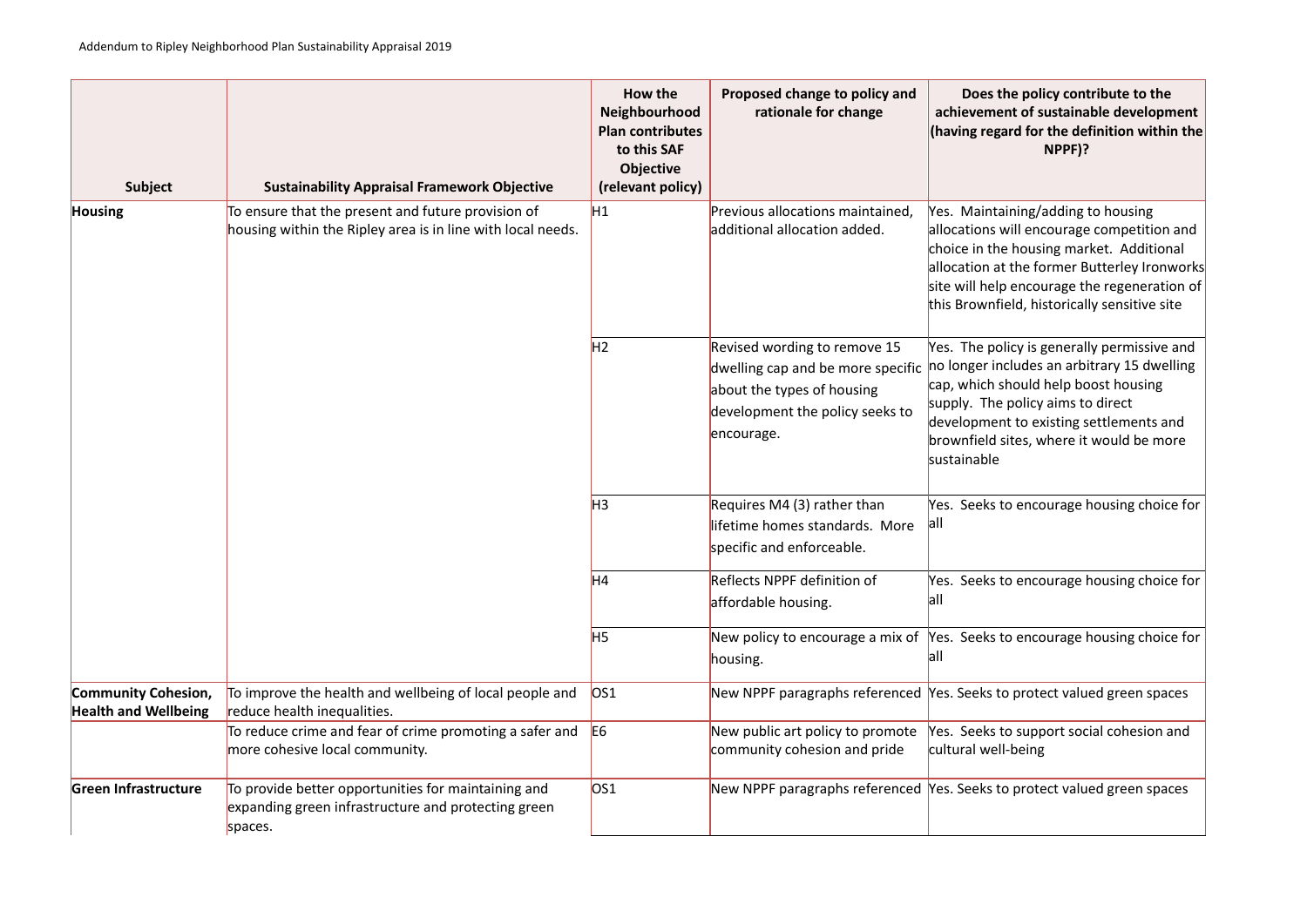|                     |                                                                                               | OS2             | Policy maintained                                                                                      | Yes. See<br>space to                        |
|---------------------|-----------------------------------------------------------------------------------------------|-----------------|--------------------------------------------------------------------------------------------------------|---------------------------------------------|
|                     |                                                                                               | OS3             | Policy maintained                                                                                      | Yes. See<br>social co<br>sustaina           |
|                     |                                                                                               | TR <sub>3</sub> | New policy to encourage access to Yes. See<br>watercourses                                             | valued a<br>wellbein<br>apprecia<br>Waterco |
| <b>Biodiversity</b> | To conserve and enhance levels of biodiversity, quality of $E1$<br>habitats and geodiversity. |                 | Revised wording to encourage 'no Yes. See<br>net loss' of biodiversity-more<br>specific and effective. | biodivers                                   |

eks to support access to recreation encourage health + well-being

eks to support access to greenspace, ohesion, physical activity and able food production

eks to encourage accessibility to amenities, to support health and าg as well as ation/protection of the purses

eks to protect and enhance rsity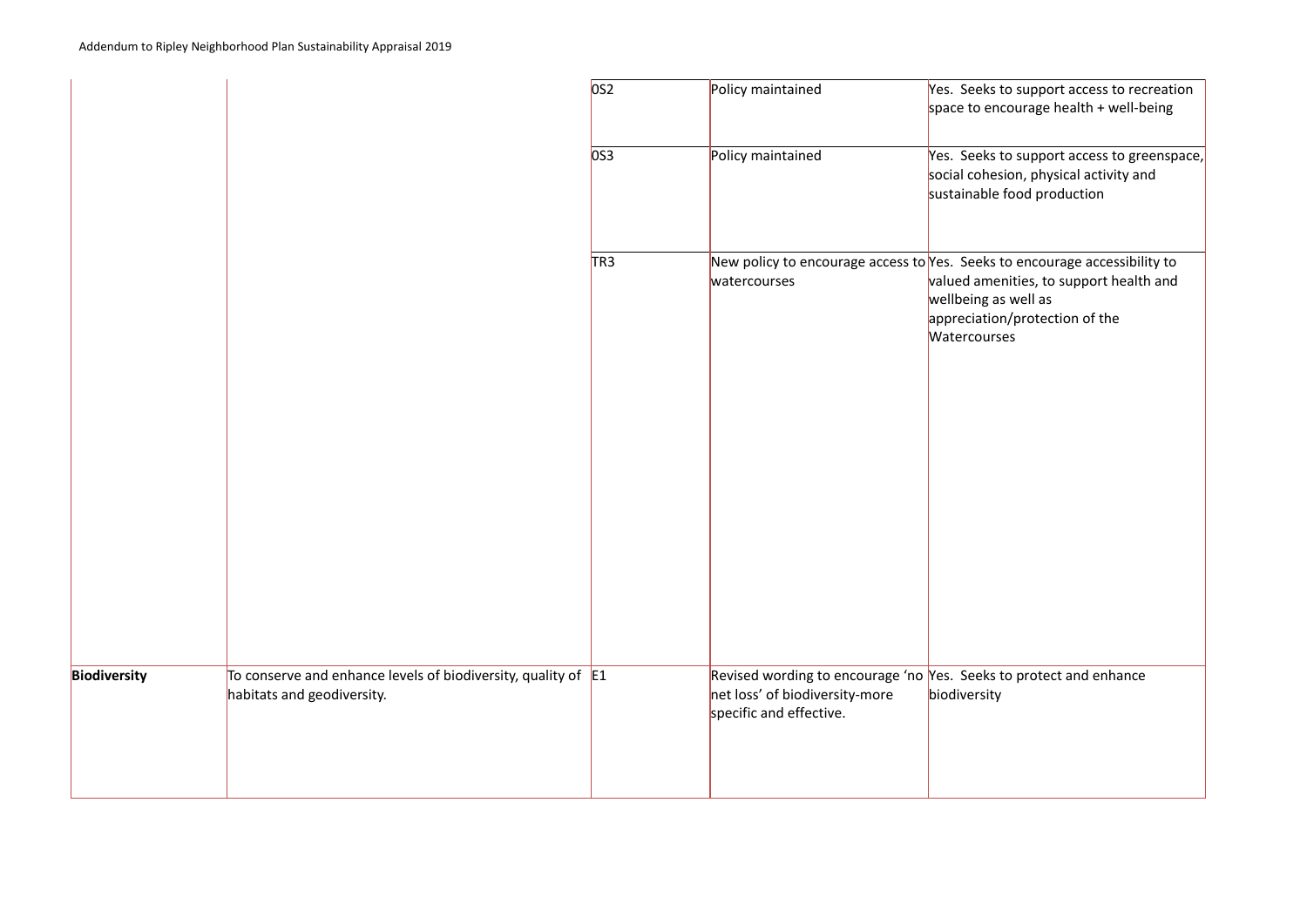| <b>Built and Natural</b> | To preserve and enhance features and settings of cultural E2                                   |                | New policy to recognize, protect                                                                                                         | Yes. Seek  |
|--------------------------|------------------------------------------------------------------------------------------------|----------------|------------------------------------------------------------------------------------------------------------------------------------------|------------|
| Heritage                 | heritage, archaeological, historical value.                                                    |                | and reveal all heritage assets.                                                                                                          | historic e |
|                          |                                                                                                | E <sub>3</sub> |                                                                                                                                          | Yes. Seek  |
|                          |                                                                                                |                | New policy to encourage positive<br>action in two specific historic<br>areas.                                                            | historic e |
|                          |                                                                                                |                |                                                                                                                                          |            |
|                          |                                                                                                |                |                                                                                                                                          |            |
|                          |                                                                                                |                |                                                                                                                                          |            |
|                          | To protect, enhance and manage the character and<br>appearance of the landscape and townscape. | E4             | New policy seeking to reinforce<br>and enhance landscape character. landscape<br>More effective than previous<br>references in the Plan. | Yes. Seek  |
|                          |                                                                                                | E <sub>5</sub> | New policy $-$ more specific and<br>effective way of encouraging good environm<br>design.                                                | Yes. Seek  |
|                          |                                                                                                |                |                                                                                                                                          |            |
|                          |                                                                                                |                |                                                                                                                                          |            |

## ks to protect and enhance the environment

ks to protect and enhance the environment

ks to protect and enhance valued es

ks to ensure a well-designed built nent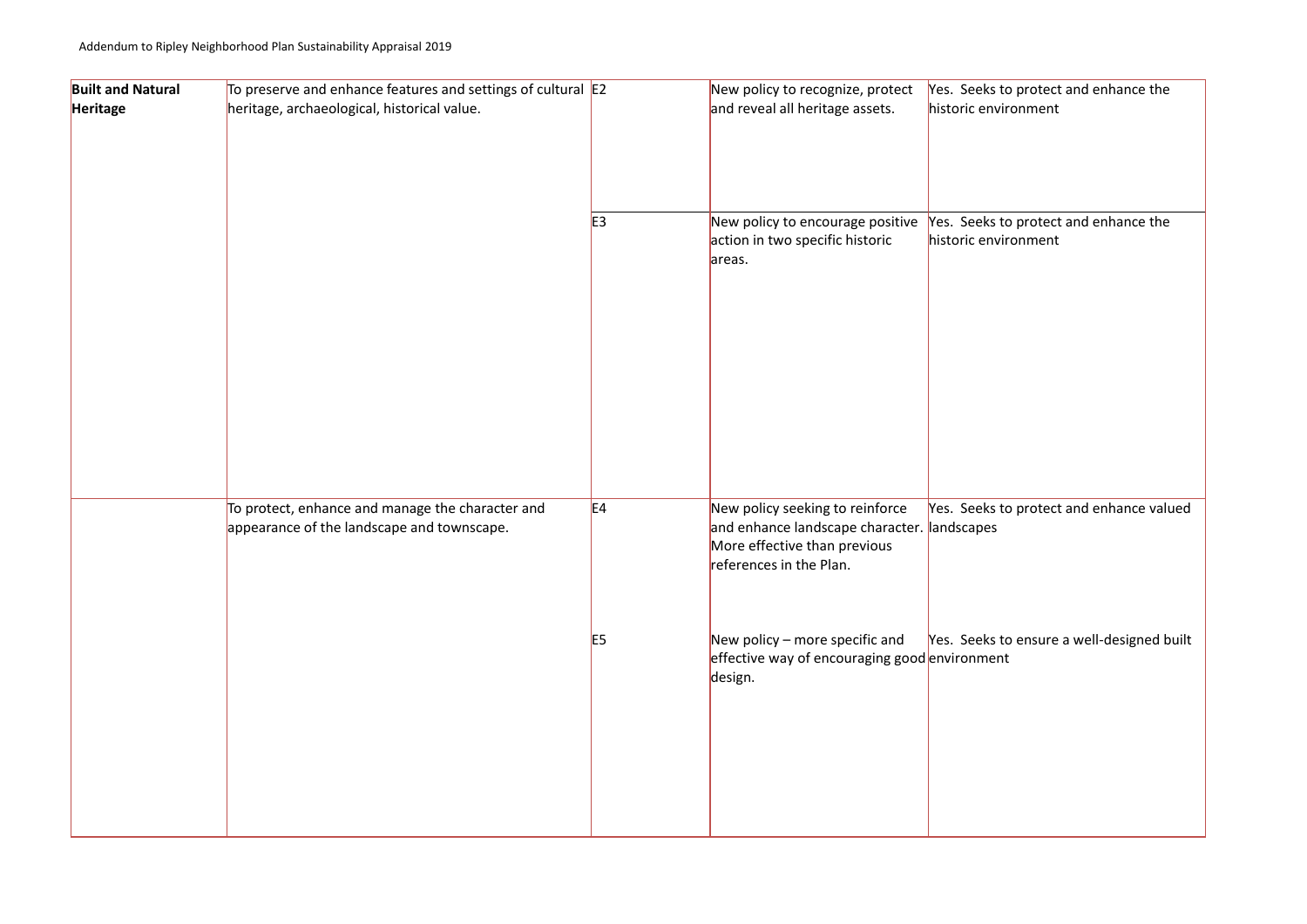| Natural Resources     | To manage and preserve the quality of natural resources<br>and minimise the generation of waste.    | E <sub>5</sub> | New policy $-$ more specific and<br>effective way of encouraging good sustainat<br>design. | Yes. Seel            |
|-----------------------|-----------------------------------------------------------------------------------------------------|----------------|--------------------------------------------------------------------------------------------|----------------------|
|                       |                                                                                                     | E <sub>8</sub> | New policy to protect people from Yes. Seel<br>pollution.                                  |                      |
| <b>Climate Change</b> | To reduce contribution to climate change and manage its<br>effects, including flooding and drought. | E7             | New policy to encourage<br>renewable energy developments.                                  | Yes. Seel<br>change. |

ks to encourage environmentally ble developments.

ks to ensure health communities.

ks to mitigate and adapt to climate